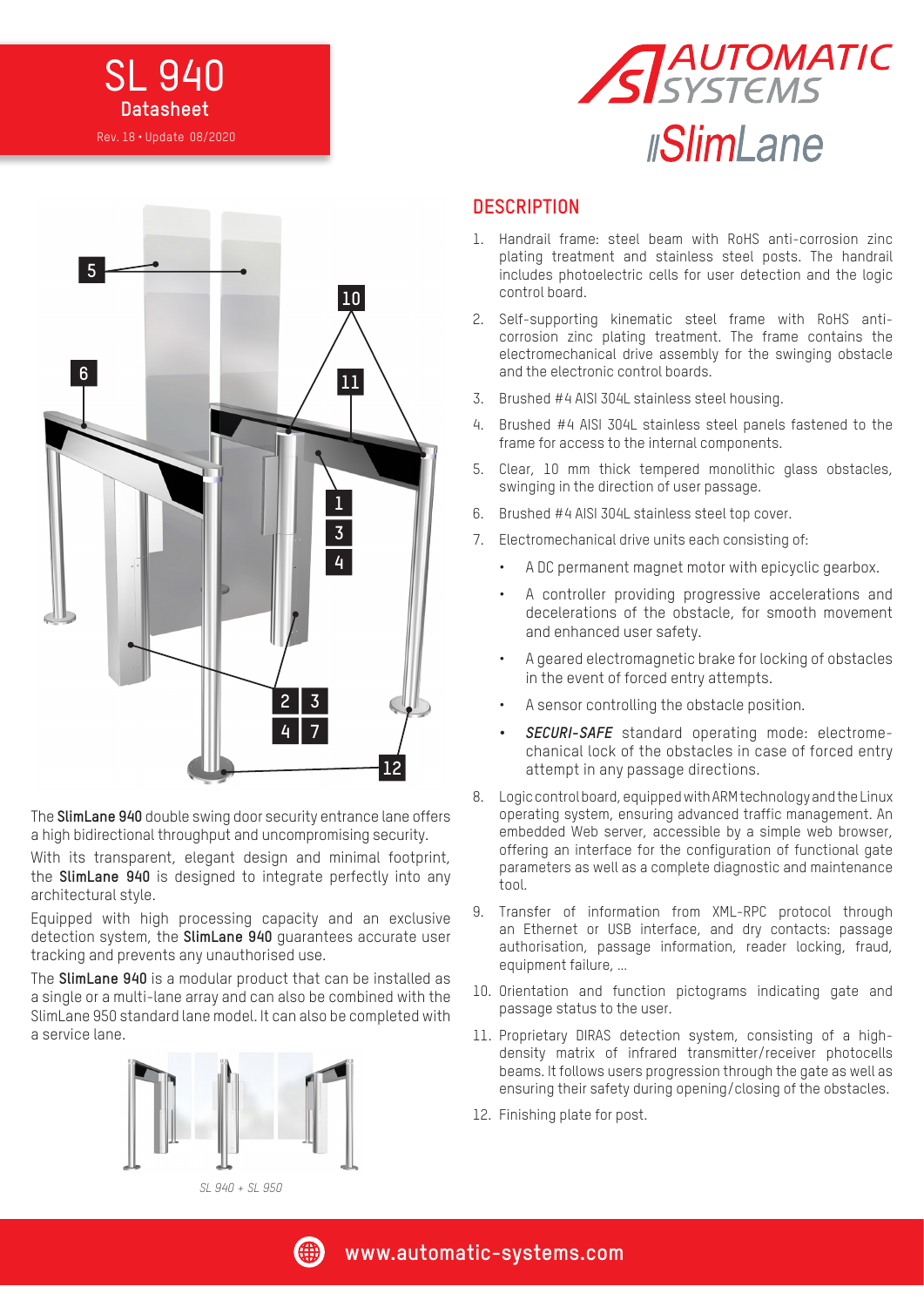# **STANDARD TECHNICAL CHARACTERISTICS (PER LANE)**

| Power supply                              | Single phase 110-240 VAC (+/-10%) -<br>$5A - 50/60 Hz + Ground.$                     |                       |
|-------------------------------------------|--------------------------------------------------------------------------------------|-----------------------|
| Power consumption                         | Standby:<br>Cycle:<br>Maximum <sup>.</sup>                                           | 50 W<br>170W<br>300 W |
| Motors (x2)                               | 24V DC - nominal output power 93 W                                                   |                       |
| Passageway (L)                            | $600 \text{ mm}$<br>575 mm $\lt$ L $\lt$ 650 mm (min/max)                            |                       |
| Min opening or closing times              | 07s<br>(Depending on the access control system<br>reactivity and the speed of users) |                       |
| Ambient operating<br>Temperature          | $0 \text{ to } +50^{\circ}$ C                                                        |                       |
| Ambient relative humidity<br>in operation | <95%, without condensation                                                           |                       |
| <b>MCBF</b>                               | 5.000.000 mean cycles between failures,<br>with recommended maintenance*             |                       |
| Sound level                               | 55 dB                                                                                |                       |
| Weight                                    | 62 kg (per left/right unit)<br>91 kg (per intermediate unit)                         |                       |
| Protection index                          | IP40                                                                                 |                       |
|                                           | Conform to European standards.                                                       |                       |

*\* Maintenance operations are detailed in the technical manuals.*

## **PRECAUTIONS FOR USE**

- For security reasons, children (user smaller than 1 m tall for mobile obstacles of 900 mm height and smaller than 1.3 m for mobile obstacles from 1200 mm to 1800 mm height) must be supervised by an adult at all times when in the vicinity of the unit and during passage through the lane.
- A child must absolutely precede the accompanying adult when lane passage is required.
- If habitual use by children is anticipated, Automatic Systems recommends the addition of all options required to optimize the level of protection.

## **WORK TO BE PROVIDED BY THE CUSTOMER**

- Bolting the unit to the floor.
- Power supply.
- Cabling between gates in the same array.
- Cabling to any external peripherals.
- Integration of any accessories.

*Note: Comply with the installation drawing.*

### **OPTIONS**

- 1. "EGRESS" operating mode: obstacles open in the direction of egress by a simple push.
- 2. Battery backup for automatic opening in case of power failure and obstacle locking mechanism in egress direction.
- 3. Mobile glass obstacles height of 1200, 1500, 1700 or 1800 mm.
- 4. End post without bottom flange.
- 5. Fixed external obstacle.
- 6. Fixings for fixed external obstacle.
- 7. Glass side wall with enhanced electronic protection and "trolley" protection cell kit (A and B directions).
- 8. Glass side wall.
- 9. Lighting kit for fixed side wall.
- 10. Personalized logo on glass sandblast effect sticker.
- 11. Black top cover.
- 12. Paint in: RAL9005, RAL5008, RAL6014, RAL7003, RAL7016, RAL9010.
- 13. Extension housing (EP), including orientation pictogram (A direction or/and B direction).
- 14. Extended extension housing (EP), including orientation pictogram (A direction or/and B direction).
- 15. Angled housing on passage for extension housing.
- 16. Reader integration kit for extension housing or angled housing.
- 17. Hinged access door for extension housing.
- 18. Badge or token bin and hinged access door for extension housing.
- 19. Integrated token acceptor with receptacle and hinged door.
- 20. Ø 28 or Ø 30 tokens.
- 21. Independent support post with standard reader integration kit.
- 22. External support kit for reader integration on housing.
- 23. Fixing frame for streamlined passageway.
- 24. Low or high fixed handrail.
- 25. Raised top.
- 26. Raised top ready for one barcode reader IBC QSCANT (one direction) or 2 readers (2 directions).
- 27. Escape route button per EN 13637 norm, on the front of the right endpost (B direction).
- 28. Support post with escape route button per EN 13637 norm.
- 29. Cable draw wire for onsite installation.
- 30. Additional AS1168 I/O card.
- 31. Integrated SafeFlow.
- 32. SafeFlow pedestal.
- 33. "Smart & Slim" monitoring panel.
- 34. "Smart Touch" configurable interactive control panel.

*Note: For restrictions on options, refer to the price list.*